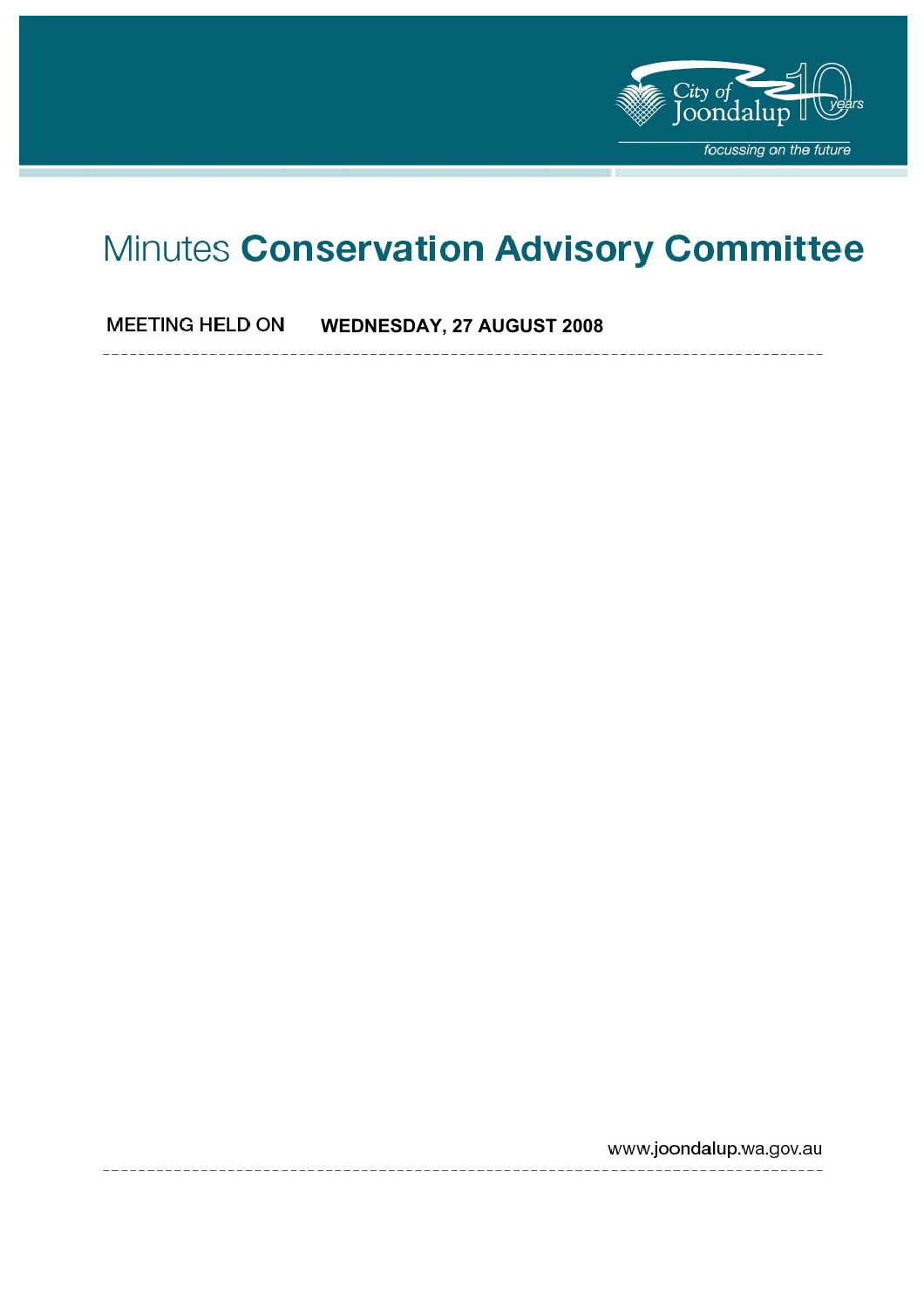# **CITY OF JOONDALUP**

#### **MINUTES OF THE CONSERVATION ADVISORY COMMITTEE MEETING HELD IN CONFERENCE ROOM 2, JOONDALUP CIVIC CENTRE, BOAS AVENUE, JOONDALUP ON WEDNESDAY, 27 AUGUST 2008.**

#### **ATTENDANCE**

#### **Committee Members:**

| Cr Mike Norman        | <b>Presiding Person</b>         |               |
|-----------------------|---------------------------------|---------------|
| Cr Marie Macdonald    |                                 |               |
| Cr Fiona Diaz         |                                 | from 1826 hrs |
| Mr John Chester       | <b>Community Representative</b> |               |
| Mrs Marilyn Zakrevsky | <b>Community Representative</b> |               |
| Ms Suzi Greenway      | <b>Community Representative</b> |               |
| Mr Barry Fitzsimmons  | <b>Community Representative</b> |               |
| Ms Phyllis Robertson  | <b>Community Representative</b> |               |
| Dr Marjorie Apthorpe  | <b>Community Representative</b> |               |
| Mr Steve Magyar       | <b>Community Representative</b> |               |
| Mr Gary Tate          | <b>Community Representative</b> |               |
|                       |                                 |               |

#### **Officers:**

Mr Martyn Glover **Director**, Infrastructure Services Mr Keith Armstrong Conservation Officer Mrs Jill Hewison **Administrative Secretary** 

#### **DECLARATION OF OPENING**

The Presiding Person declared the meeting open at 1806 hrs.

### **APOLOGIES/LEAVE OF ABSENCE**

Cr Sue Hart Mr Tim Argus Ms Dorothy Lullfitz

#### **CONFIRMATION OF MINUTES**

#### MINUTES OF THE CONSERVATION ADVISORY COMMITTEE MEETING HELD ON 25 JUNE 2008

**MOVED Mr Fitzsimmons SECONDED Mr Chester that the minutes of the meeting of the Conservation Advisory Committee held on 25 June 2008 be confirmed as a true and correct record.** 

#### **The Motion was Put and CARRIED (10/0)**

**In favour of the motion:** Crs Norman and Macdonald, Mr Chester, Mrs Zakrevsky, Ms Greenway, Mr Fitzsimmons, Ms Robertson, Dr Apthorpe, Mr Magyar & Mr Tate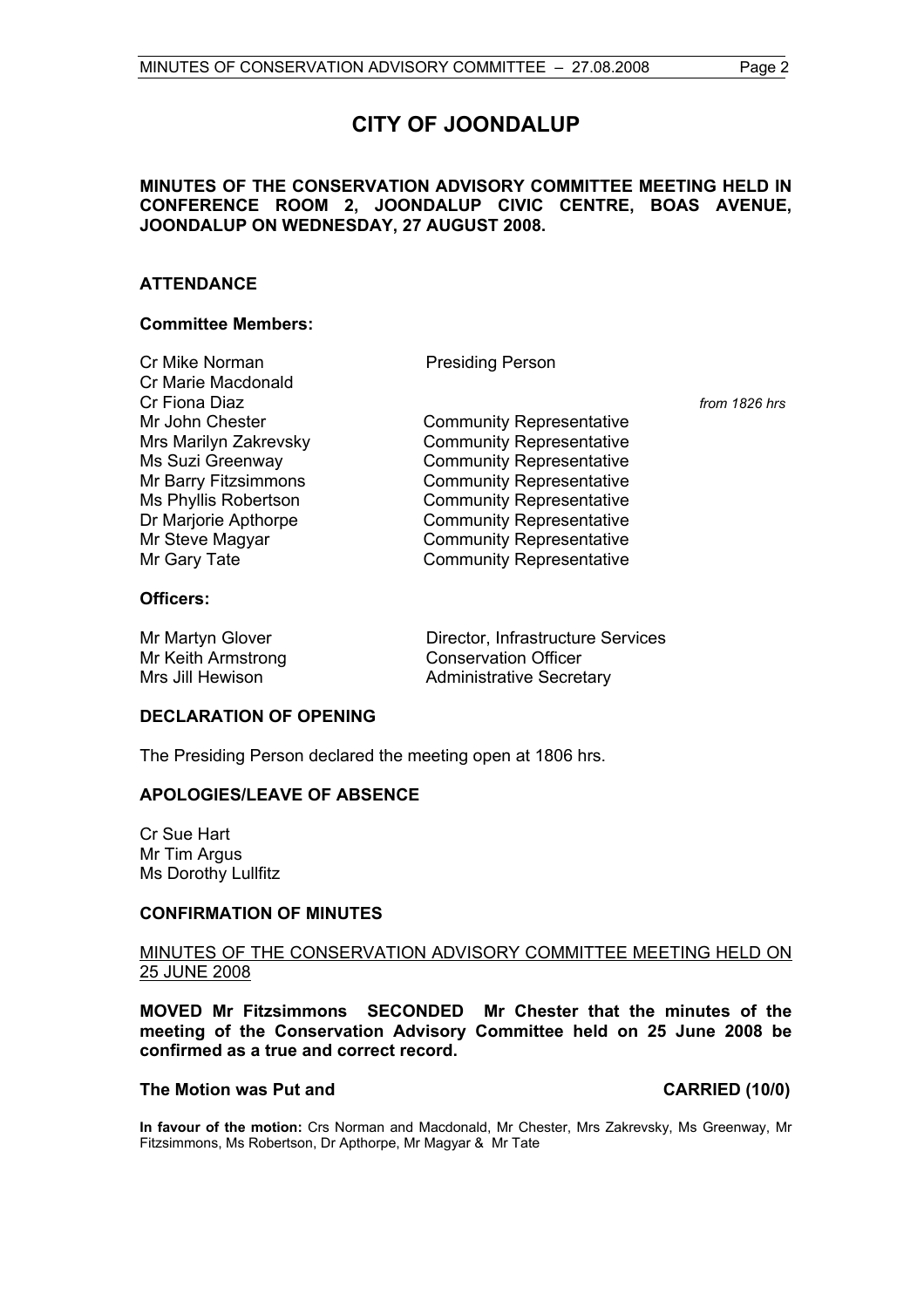#### **ANNOUNCEMENTS BY THE PRESIDING PERSON WITHOUT DISCUSSION**

The Presiding Person provided an update on the resolutions which were carried at the Council meeting held on 5 August 2008 and in particular with regard to the multimedia presentation and thanked the committee members for bringing this forward.

The Presiding Person advised that the Director, Infrastructure Services would be bringing a report to the Conservation Advisory Committee with regard to how the City considered Friends groups could be better supported in a financial sense to cover costs i.e. morning teas, replacement of gloves etc.

The Presiding Person advised that a resolution was carried at the August Council meeting that all reports should go to Council in the first instance and in this regard the Presiding Person asked the committee members to ensure that all recommendations were solid.

#### **DECLARATIONS OF INTEREST**

Nil.

### **IDENTIFICATION OF MATTERS FOR WHICH THE MEETING MAY SIT BEHIND CLOSED DOORS**

Nil.

### **PETITIONS AND DEPUTATIONS**

Nil.

#### **MOVED Cr Norman SECONDED Ms Robertson that the Meeting ADJOURN for a period of twenty (20) minutes.**

#### The Procedural Motion was Put and **CARRIED** (10/0)

**In favour of the procedural motion:** Crs Norman and Macdonald, Mr Chester, Mrs Zakrevsky, Ms Greenway, Mr Fitzsimmons, Ms Robertson, Dr Apthorpe, Mr Magyar & Mr Tate

The Meeting **ADJOURNED** at 1811 hrs and **RESUMED** at 1825 hrs.

*Cr Diaz entered the Room, the time being 1826 hrs*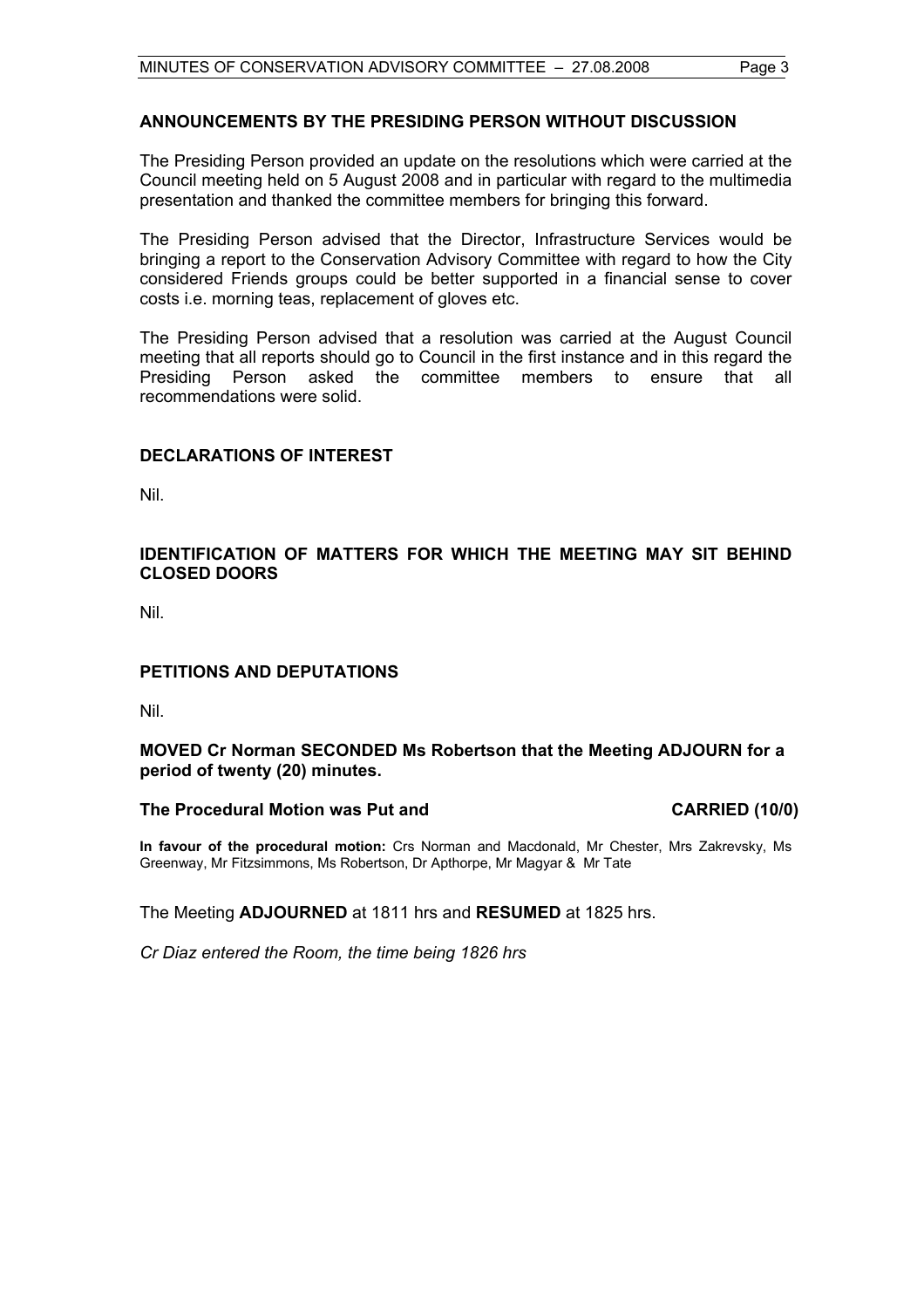#### **REPORTS**

## **ITEM 1 ASSESSMENT OF SHEOAKS WITHIN THE CITY'S PARKS CJ199-09/07 – [41676]**

**WARD:** All

**RESPONSIBLE** Mr Martyn Glover **DIRECTOR:** Infrastructure Services

#### **PURPOSE**

To present the report entitled Assessment of Sheoaks within the City's Parks (CJ199- 09/07) to the Conservation Advisory Committee for comment.

#### **EXECUTIVE SUMMARY**

Report CJ199-09/07 was presented to the Ordinary Council Meeting of 25 September 2007. It was resolved that Council:

- *"1 AGREES to implementing a six (6) year rolling program that progressively removes Sheoaks within 10 metres of play equipment within the public open spaces, and replants with a suitable native species;*
- *2 NOTES that Sheoaks will no longer be planted within close proximity to play equipment.*
- *3 REFERS this Report to the Conservation Advisory Committee for comment."*

*It is recommended that the Conservation Advisory Committee notes the content of Report CJ199-09/07.* 

#### **BACKGROUND**

The report CJ199-09/07 was written in response to a petition that was received by Council. The petitioner raised concerns that the seed pods of the native sheoak trees had the potential to injure children playing within City playgrounds that had this tree species in close proximity.

#### **DETAILS**

In line with Council's decision of 25 September 2007 Report CJ199-09/07 is submitted for noting by the Conservation Advisory Committee. Attachment 1 refers.

#### **Legislation – Statutory Provisions:**

Refer to Report CJ199-09/07.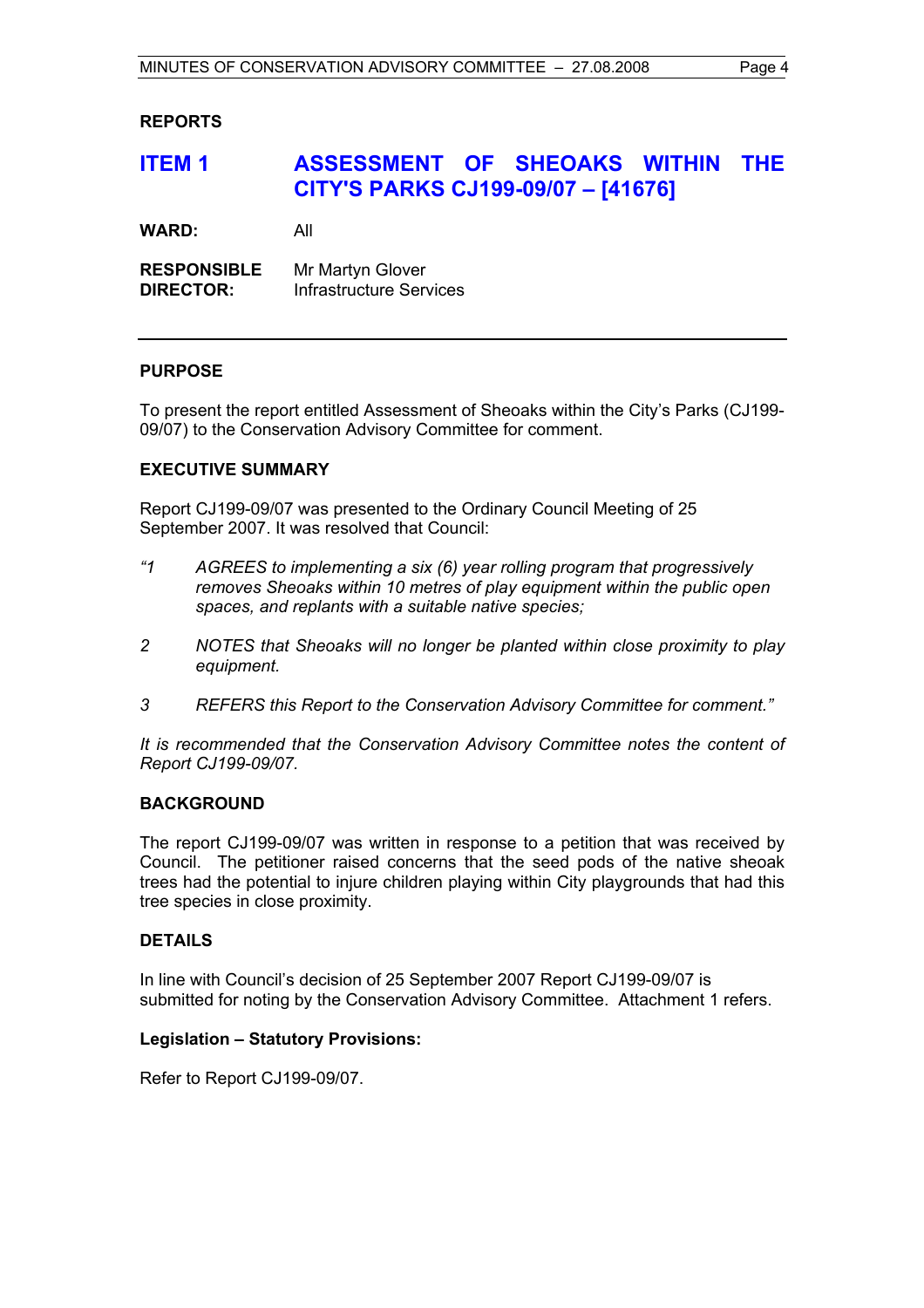#### **Policy implications:**

Not Applicable.

#### **Regional Significance:**

Not Applicable.

#### **Sustainability implications:**

Not Applicable.

#### **Consultation:**

Not Applicable.

#### **COMMENT**

Not Applicable.

#### **ATTACHMENTS**

Attachment 1 Report CJ199-09/07 – Assessment of Sheoaks within the City's Parks

### **VOTING REQUIREMENTS**

Simple majority.

#### **OFFICER'S RECOMMENDATION**

That the Conservation Advisory Committee NOTES the content of Report CJ199- 09/07.

The Director, Infrastructure Services provided an overview of the Report.

Discussion ensued.

#### **MOVED Cr Norman SECONDED Ms Greenway that the tree selection in parks where playgrounds are located be selected to meet the following criteria:**

- **provision of shade;**
- **attraction of Western Australian native birds;**
- **Western Australian species.**

Discussion ensued.

#### **The Motion was Put and CARRIED (11/0)**

**In favour of the motion:** Crs Norman, Diaz and Macdonald, Mr Chester, Mrs Zakrevsky, Ms Greenway, Mr Fitzsimmons, Ms Robertson, Dr Apthorpe, Mr Magyar & Mr Tate